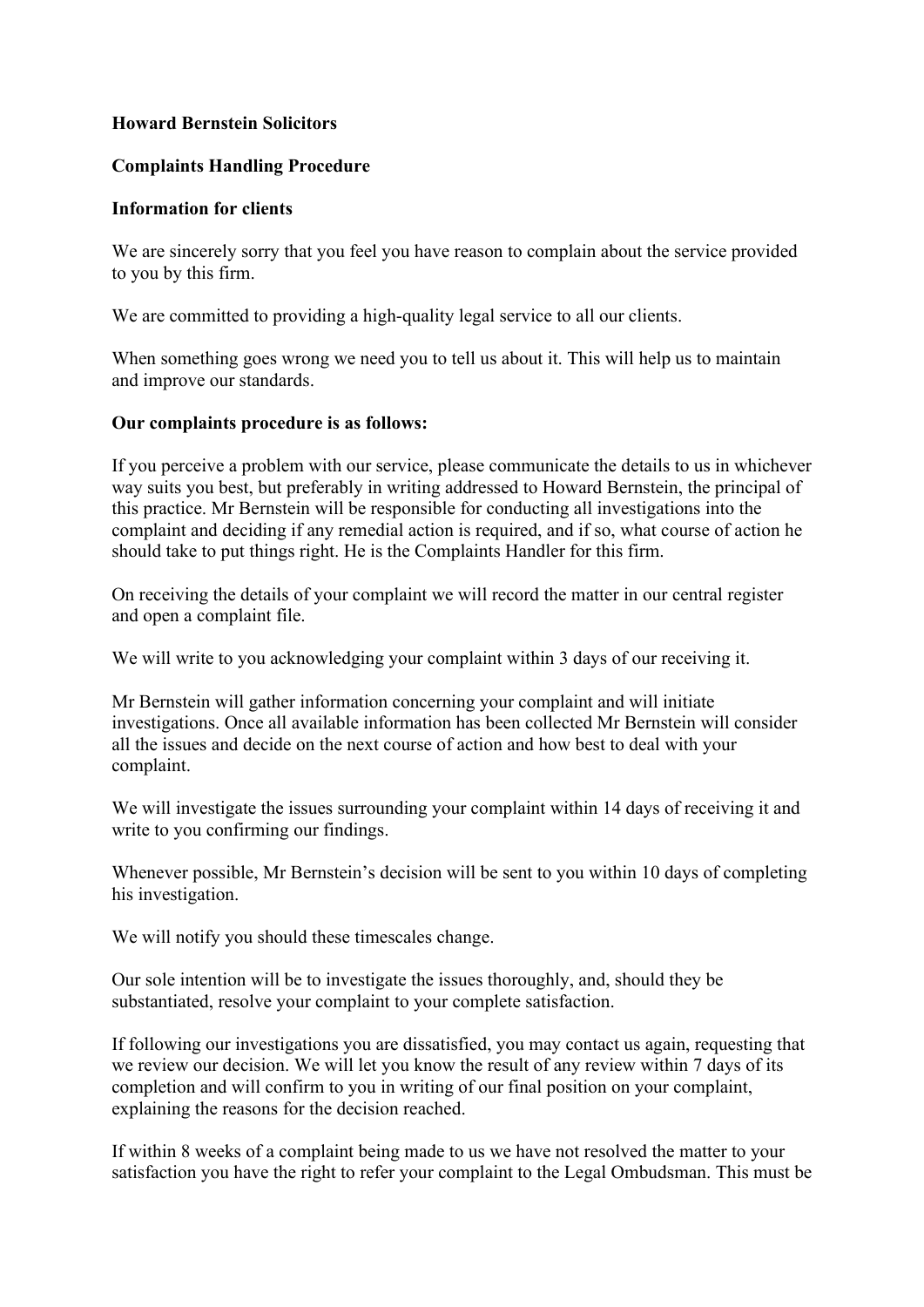done within 6 months of our written response to you. The Legal Ombudsman can be contacted by post, email or telephone, as follows:-

Post – The Legal Ombudsman, PO Box 6806, Wolverhampton, WV1 9WJ

Email – enquiries@legalombudsman.org.uk

Telephone – 0300 555 0333

Website: [www.legalombudsman.org.uk](http://www.legalombudsman.org.uk/)

Any complaint should be made to us or if we have not resolved it within this time, you may complain to the Legal Ombudsman. If you are not satisfied with our handling of your complaint you can ask the Legal Ombudsman to consider the complaint. Normally, you will need to bring a complaint to the Legal Ombudsman within six months of receiving a final written response from us about your complaint or within six years of the act or omission about which you are complaining occurring (or if outside of this period, within three years of when you should reasonably have been aware of it).

You will not be charged for any time we spend dealing with your complaint.

If any of the above timescales need to be varied, we will let you know with an explanation as why changes were necessary.

### **The Solicitors Regulation Authority**

The Solicitors Regulation Authority can also help you if you are concerned about our behaviour. This could be for things like dishonesty, taking or losing your money or treating you unfairly because of your age, a disability or other characteristic.

You can raise your concerns with the Solicitors Regulations Authority

# **Alternative Disputes Resolution Schemes**

Alternative complaints bodies (such as Ombudsman Services, [www.ombudsman](http://www.ombudsman-services.org/)[services.org/](http://www.ombudsman-services.org/)) exist which are competent to deal with complaints about legal services should you wish to use such a scheme. However, we do not agree to use this Alternative Dispute Resolution service in view of the availability of the independent Legal Ombudsman Service established under the Legal Services Act 2007. We are bound by our Regulatory Code to comply with the Legal Ombudsman.

Howard Bernstein can be contacted as follows;

Telephone - 0161 343 4136

**Address** No 3 Henry Square Chambers Portland Street South Ashton-under-Lyne OL6 7UE